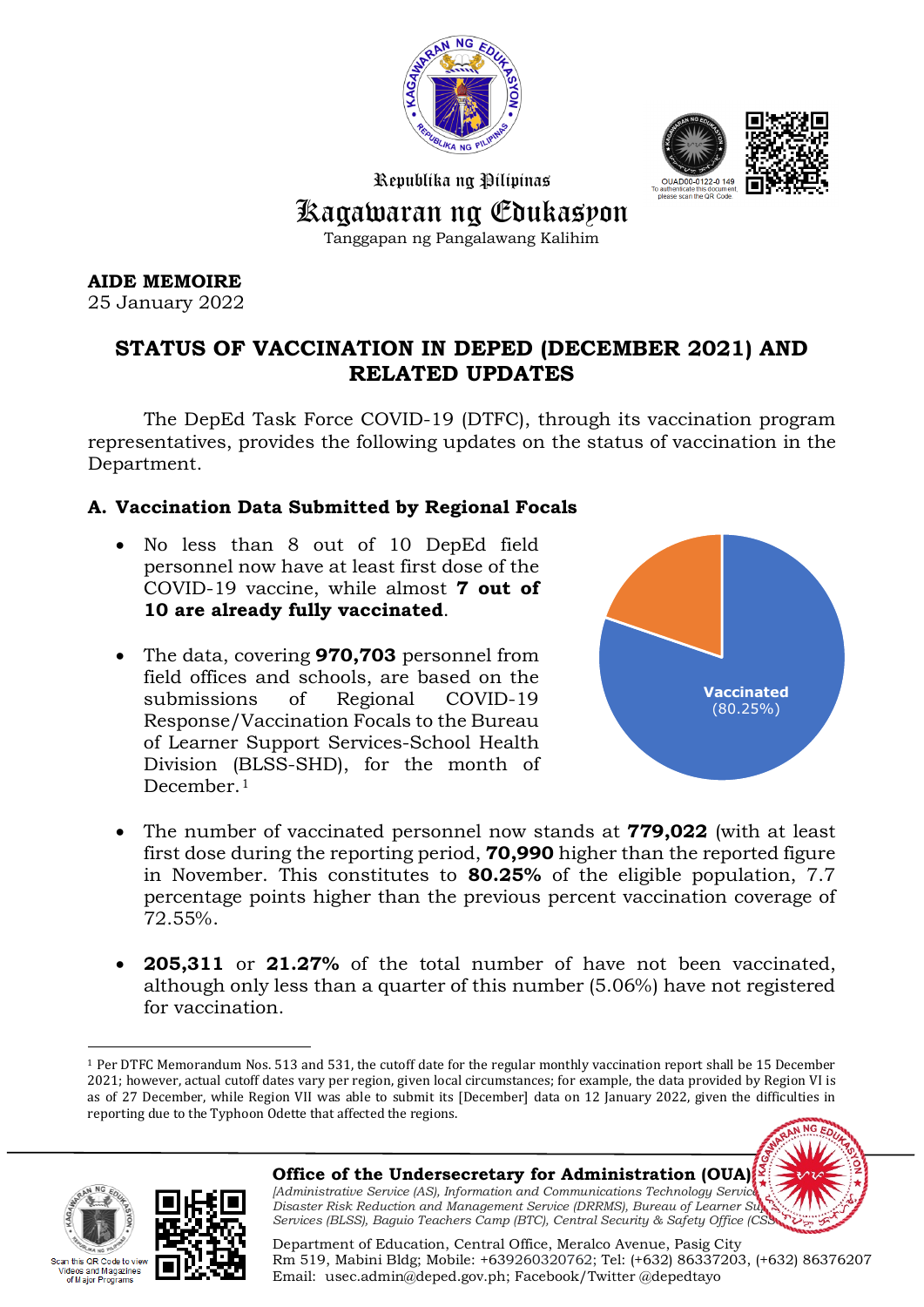|                                    | <b>Vaccination Status</b>  | <b>No. of Personnel</b> |         | $O/n^2$             |       |  |  |
|------------------------------------|----------------------------|-------------------------|---------|---------------------|-------|--|--|
| Vaccinated                         | Incomplete/First dose only | 128,405                 | 779,022 | 13.23               | 80.25 |  |  |
|                                    | Complete/Up to second dose | 650,537                 |         | 67.02               |       |  |  |
| Unvaccinated                       | Registered                 | 156,299                 | 205,311 | 16.20               | 21.27 |  |  |
|                                    | Unregistered               | 49,152                  |         | 5.06                |       |  |  |
| Unknown                            |                            |                         | 4,175   |                     | 0.43  |  |  |
| <b>Total (Eligible Population)</b> |                            |                         | 970,694 | 101.94 <sup>3</sup> |       |  |  |

## **National Summary (December 2021)**

• Attached is the regional breakdown of submitted data (**Annex A**) for ready reference. Discrepancies in the percentage totals (more or less than 100%) have been noted in most regions and have affected the percentage total for the national summary.



**Percentage of Vaccinated Field Personnel (with at least first dose)**

- There has been roughly 300% increase in the percentage of vaccinated personnel from July to December. That is an average of roughly 10 percentage points increase per month over the course of six months, although the increase relatively slowed down in the last three months.
- While the percentage of unvaccinated personnel in December (5.06%) is already half of that in October (10.97%), it is only 1.7 percentage points less than that in November (6.76%).

 $\overline{a}$ <sup>2</sup> % over total number of personnel

<span id="page-1-1"></span><span id="page-1-0"></span><sup>3</sup> Total % is 101.83%. Discrepancies have been observed in submitted data; (Possible reasons: the total eligible population has not been updated based on actual number of personnel who have reported their vaccination status; possible double-reporting [e.g., personnel reported as both having received first dose, and having received second dose])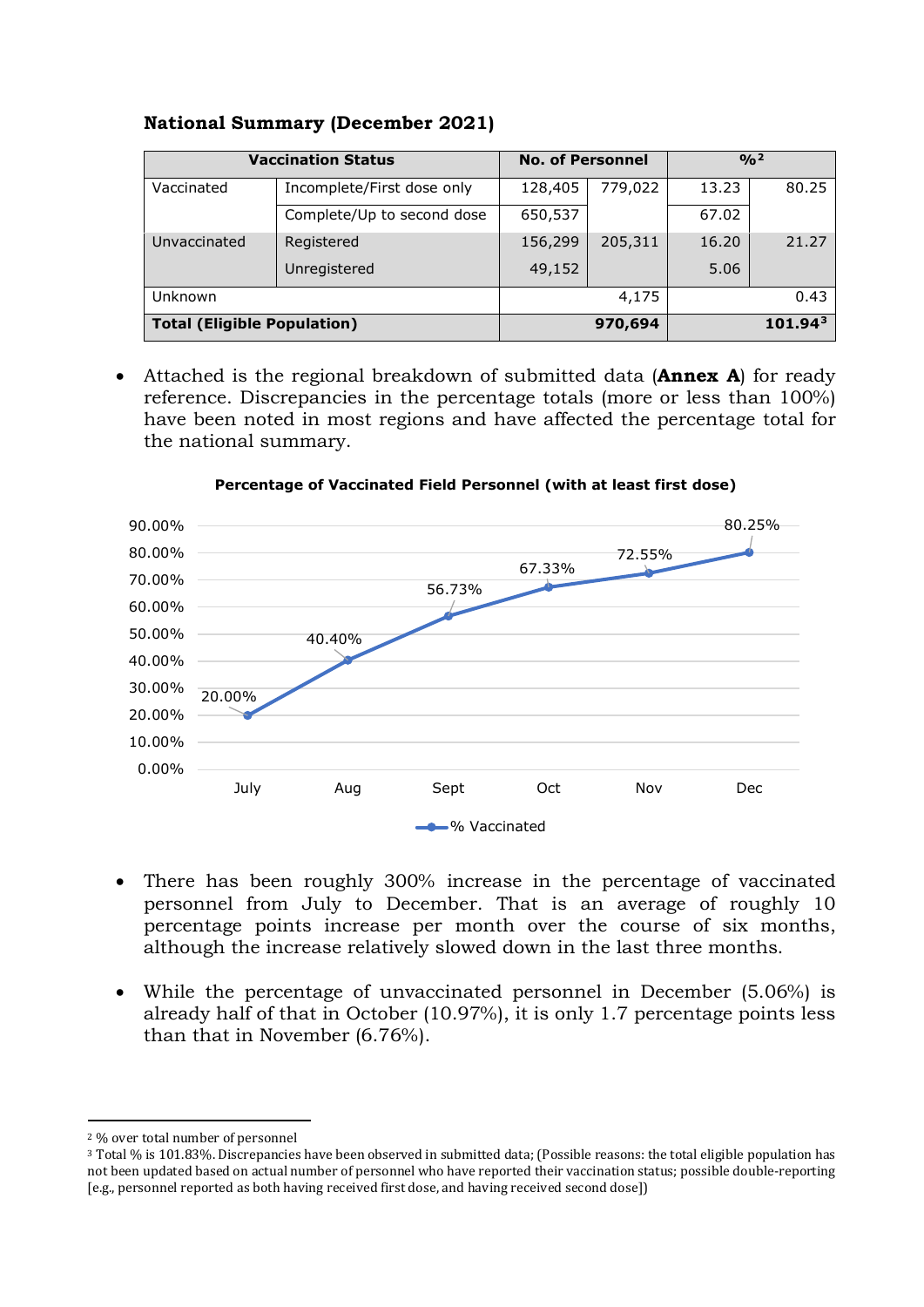• These may further confirm that at this point, those who remain unvaccinated and have not registered are likely those who have already decided and have their reasons for such decision.



• Among the personnel who said that they did not register for vaccination, the number of those who were waiting for their preferred brand—although slightly lower in November than in October—is still higher than those who lacked trust in the COVID-19 vaccine. The messaging that all vaccine brands are safe and effective needs to be reiterated.

### **Number of Personnel Who Reported Reasons for Not Registering**

| <b>Reason</b>                                | <b>Nov</b> | <b>Dec</b> |
|----------------------------------------------|------------|------------|
| <b>Disqualified by Attending Physician</b>   | 1,486      | 1,518      |
| <b>Lack of Trust in the COVID-19 Vaccine</b> | 10,466     | 7,750      |
| <b>Waiting for Preferred Brand</b>           | 11,323     | 5,908      |
| <b>Other Reasons</b>                         | 23,514     | 16,277     |
| <b>No Cited Reason</b>                       | 20,989     | 17,843     |

• The summary of the data submitted by the regional focals may be accessed at <https://bit.ly/decemberdtfcvaccdatasummary> (Summary of Regional Data).

### **B. Vaccination at the Central Office[4](#page-2-0)**

l

- The latest available data on the vaccination of Central Office personnel is as of **12 January 2022** as provided by the Bureau of Human Resource and Organizational Development-Employee Welfare Division (BHROD-EWD).
- Nearly 9 out of 10 personnel at the Central Office are already fully vaccinated. Less than 4% have only their first dose.

<span id="page-2-0"></span><sup>4</sup> Source: Bureau of Human Resource and Organizational Development-Employee Welfare Division (BHROD-EWD) for the updated vaccination data of Central Office personnel. Per the latest coordination, the BHROD-EWD has been facilitating partners' initatives and has been closely coordinating with the Pasig City LGU/Health Office for vaccination efforts.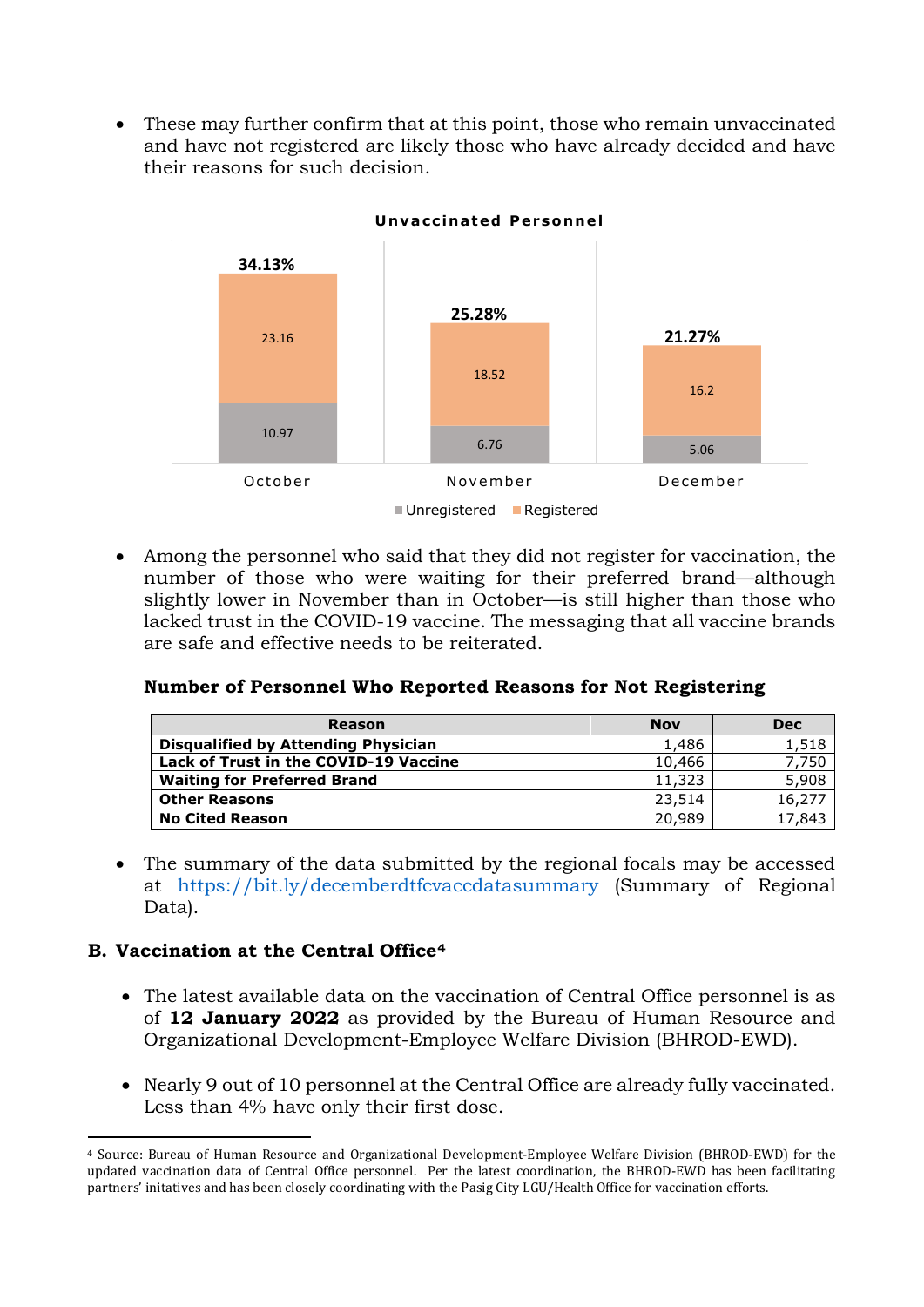• Among those who have not been vaccinated, majority have already registered for vaccination. At least 30 personnel have not been vaccinated and have not registered for vaccination. The status of 141 others is unknown.

|                     | <b>Vaccination Status</b>  | <b>No. of Personnel</b> | $\frac{0}{0}$ |        |       |  |
|---------------------|----------------------------|-------------------------|---------------|--------|-------|--|
| <b>Vaccinated</b>   | Incomplete/First dose only |                         | 3.71%         | 87.46% |       |  |
|                     | Complete/Up to second dose | 1,830                   | 1,911         | 83.75% |       |  |
| <b>Unvaccinated</b> | Registered                 | 103                     | 133           | 4.71%  |       |  |
|                     | Unregistered               | 30                      |               | 1.37%  | 6.09% |  |
| Unknown             |                            |                         | 141           |        | 6.45% |  |
| <b>Total</b>        |                            |                         | 2,185         |        | 100%  |  |

• On 18 January 2022, **320 personnel[5](#page-3-0) received their booster shots** in a vaccination drive coordinated by the BHROD-EWD with the Pasig City Health Office. The BHROD-EWD is updating its records on the vaccination status of personnel.

### **C. Data from the Self-Reporting for COVID-19 Vaccination Tracker[6](#page-3-1)**

The following is a national summary of the data collected through the tracker, as accessed on **25 January 2022**:

| <b>Category</b>        | <b>Number of Personnel</b> | <b>Breakdown</b>   |         |  |  |  |
|------------------------|----------------------------|--------------------|---------|--|--|--|
| <b>Unvaccinated</b>    |                            | Unregistered       | 65,565  |  |  |  |
|                        | 95,732                     | Awaiting schedule  | 30,167  |  |  |  |
| <b>Vaccinated</b>      |                            | First dose         | 227,732 |  |  |  |
|                        | 391,707                    | Second dose        | 163,975 |  |  |  |
| <b>Total Number of</b> |                            | Teaching personnel | 300,179 |  |  |  |
| <b>Respondents</b>     | 325,195                    | Non-teaching       | 25,016  |  |  |  |

Kindly refer to the following breakdown of vaccinees per vaccine brand that they received:

| <b>Vaccine Received</b> | <b>Number of Personnel</b> |
|-------------------------|----------------------------|
| Sinovac CoronaVac       | 119580                     |
| Janssen                 | 44466                      |
| Oxford AstraZeneca      | 31875                      |
| Pfizer-BioNTech         | 24548                      |
| Moderna                 | 7760                       |
| Gamaleya Sputnik V      | 2952                       |
| Sinopharm               | 706                        |

The regional breakdown and latest data may be accessed at [https://mobile](https://mobileapp.deped.gov.ph/reports/dashboard) [app.deped.gov.ph/reports/dashboard](https://mobileapp.deped.gov.ph/reports/dashboard) . DTFC continues to enjoin all to use and promote the tracker.

 $\overline{a}$ 

<span id="page-3-0"></span><sup>5</sup> Including regional personnel from DepEd MIMAROPA

<span id="page-3-1"></span><sup>6</sup> The OUA, through the ICTS, issued OUA Memorandum No. 00-721-0093 (*Mass Dissemination on Self-Reporting for COVID-19 Vaccination Tracker*) to officially disseminate the vaccination tracker, accessible through the DepEd Mobile App, and enjoin personnel nationwide to use the tracker in reporting their vaccination status.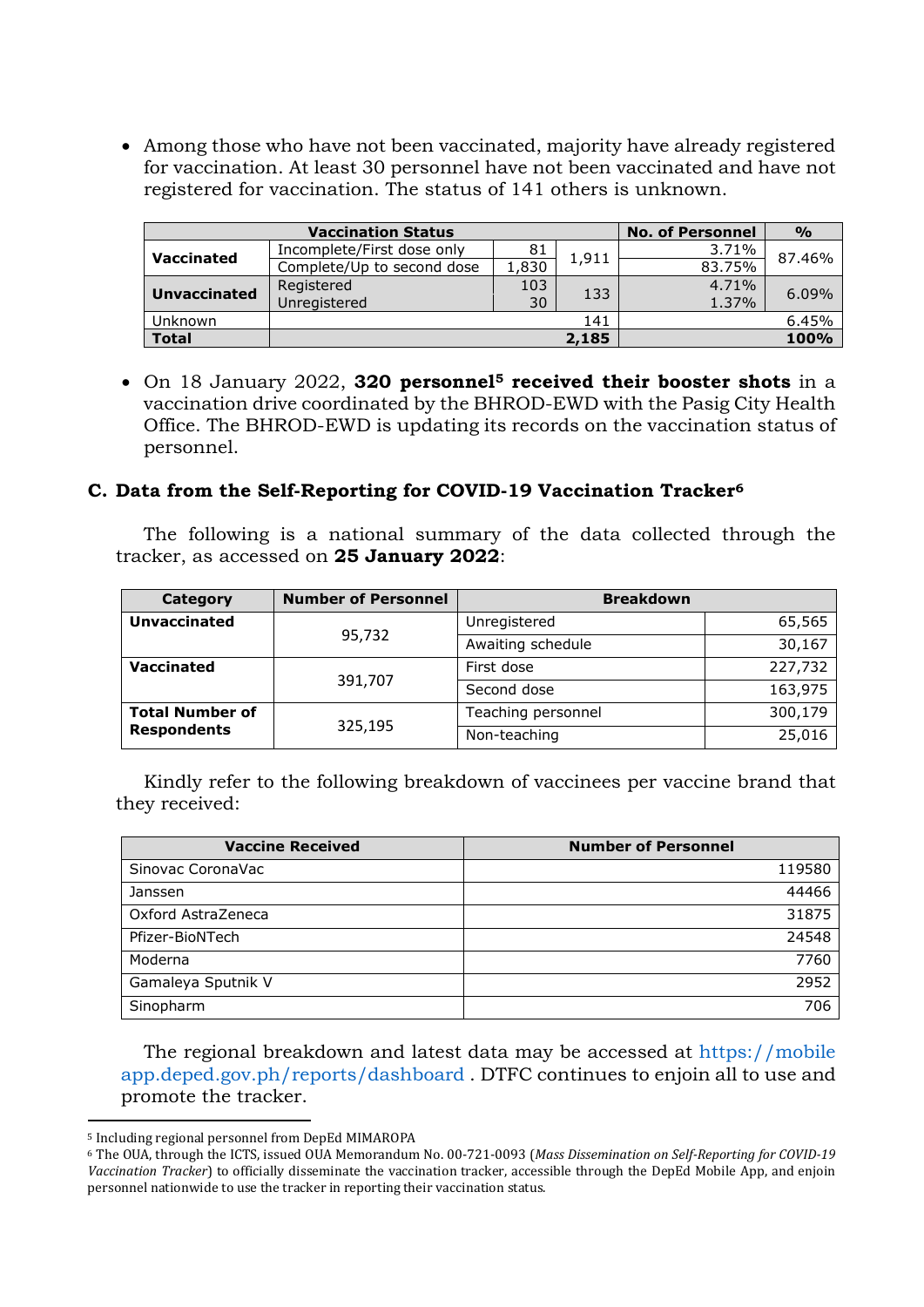## **D. Updates and Ways Forward**

- 1. To further promote and ensure proper reporting of vaccination status through the vaccination tracker, the Office of the Undersecretary for Administration (OUA) through the Information and Communications Technology Service (ICTS), issued **OUA Memorandum No. 00-0122-0029** titled *Guidelines for the Updating and Resubmission of Vaccination Status through the Self-Reporting COVID Monitoring Application.* All are enjoined to report and update their vaccination status using the Vaccination Tracker, guided by the said memorandum as well as the previously issued **OUA Memorandum No. 00-721-0093** disseminating information about the tracker.
- 2. Per **DTFC Memorandum No. 513** titled *Regular Reporting of Vaccination Data by Regional Focals*, the regular monthly reporting of vaccination data by the regional focals, as a parallel effort, shall "continue every month until otherwise stopped by a future issuance, and while the Self-Reporting for COVID-19 Vaccination Tracker continues to be promoted…for data validation/triangulation purposes." However, the schedule of reporting as presented in the said Memorandum show cut-off and submission dates up to December 2021 only. It is reiterated that the monthly reporting of vaccination data shall continue in 2022, although a new template will be used to reflect the number of personnel who have received their booster shots. This will be announced and further discussed through a separate issuance.
- 3. The DTFC reiterates its clarifications on DTFC Memorandum No. 575 titled *IATF Vaccination Requirement for Personnel Reporting On-Site Beginning 01 December 2021* (approved/signed by the Secretary), as communicated through **DTFC Memorandum No. 586**, dated 28 December 2021.

Provisions on vaccination have also been reiterated in DTFC **Memorandum No. 587** titled *Reiteration of the Required Health Standards, Vaccination, and On-Site Work Requirements*, and **DTFC Memorandum No. 588** titled *Mandatory Testing of Personnel Reporting On-Site Starting 05 January 2022, and Reiteration of the Required Health Standards, Including Conditions When Not to Report On-Site.*

In particular, the memoranda enjoin Heads of Offices to continue to encourage unvaccinated personnel to get their vaccine, and to put said personnel under work-from-home arrangement in case the IATF requirement (for onsite personnel to either be vaccinated or present a negative COVID-19 personnel) is already implemented in their respective jurisdictions.

Although DTFC Memorandum No. 588 is mainly for the Central Office, it can serve as a reference for field offices in implementing similar measures.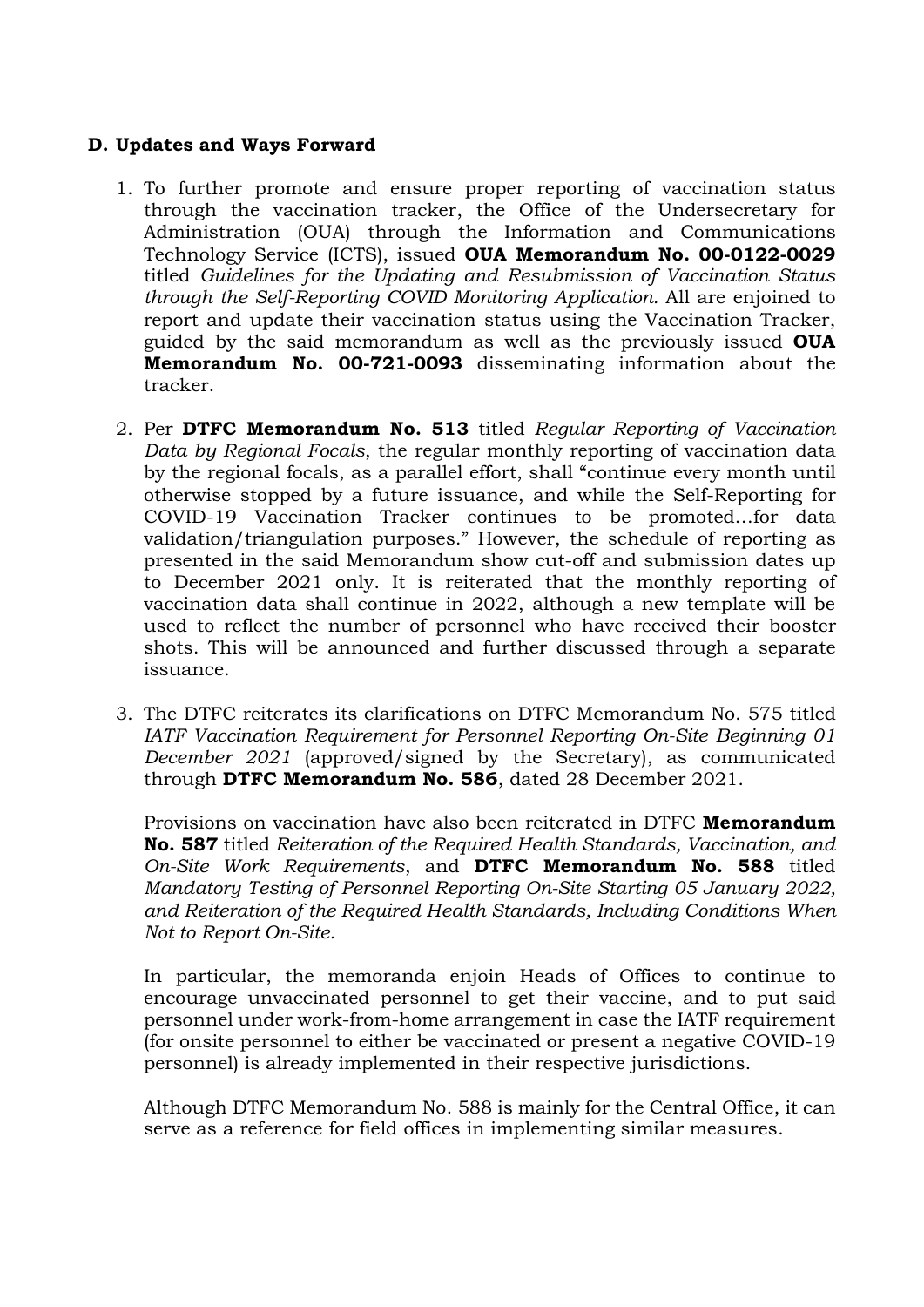For queries regarding this concern, please contact the DTFC Secretariat, BLSS-SHD, through (02) 8632 9935 or email at [medical.nursing@deped.gov.ph](mailto:medical.nursing@deped.gov.ph) .

For information and guidance.

**ALAIN DEL B. PASCUA** Undersecretary